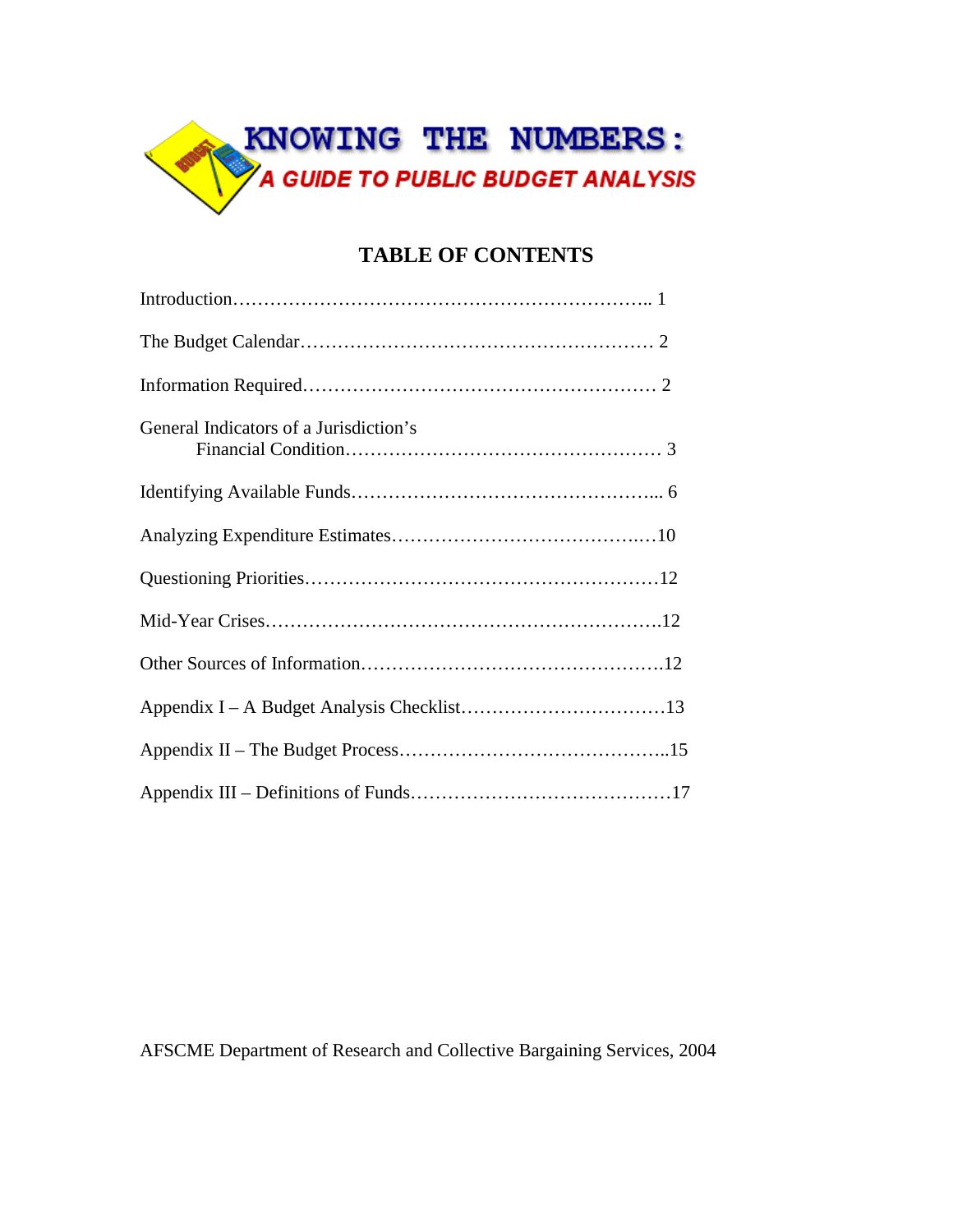# **Introduction**

 Budgets are political documents that reflect the priorities and interests of those who write them. They are also financial documents used to account for funds expected to be received and spent during the year. A budget is never "etched in stone." During the year, most budgets will be amended. In some jurisdictions, amendments or changes will require the approval of the governing board, council, or legislature. In others, the chief executive has the power to move money around within overall limits.

 Employers frequently plead poverty when it comes to increasing our wages and benefits. Do not listen to these pleas without first taking your own look at their finances. Often, a simple review of a jurisdiction's finances will raise doubts concerning the merits of these pleas. This guide will help the union conduct this review and develop the questions.

 A note of caution before we proceed. While finding the money for a wage or benefit is important, the discovery alone will not get the union the wage increase. Unless the union can convince the employer that workers deserve an increase and have the power to get it, they will simply use the new found funds elsewhere. This is the difference between the *ability* to pay and the *willingness* to pay. Budget analyses address the former, not the latter.

When in negotiations, budget analyses can help provide:

#### • **Ammunition for the Bargaining Table**

 By analyzing the budget and other financial materials, the union can determine the financial condition of the jurisdiction and identify any "slack" in the budget. The union can use this information to counter or verify management arguments of inability to pay.

#### • **New Insights Into the Jurisdiction's Operations and Plans**

Analyzing the finances of a jurisdiction will improve the union's understanding of the jurisdiction's operations and future plans. As a result, the union can be more forceful in discussing budgetary and other financial issues with management.

#### • **The "Demonstration Effect"**

The union's interest in detailed budget information and the questions resulting from the union's analysis will demonstrate to management that the union will scrutinize the jurisdiction's finances and will not accept unsubstantiated claims of poverty or tight finances. The answers to the questions flowing from the budget analysis may expose or prevent "bluffing" behavior by management.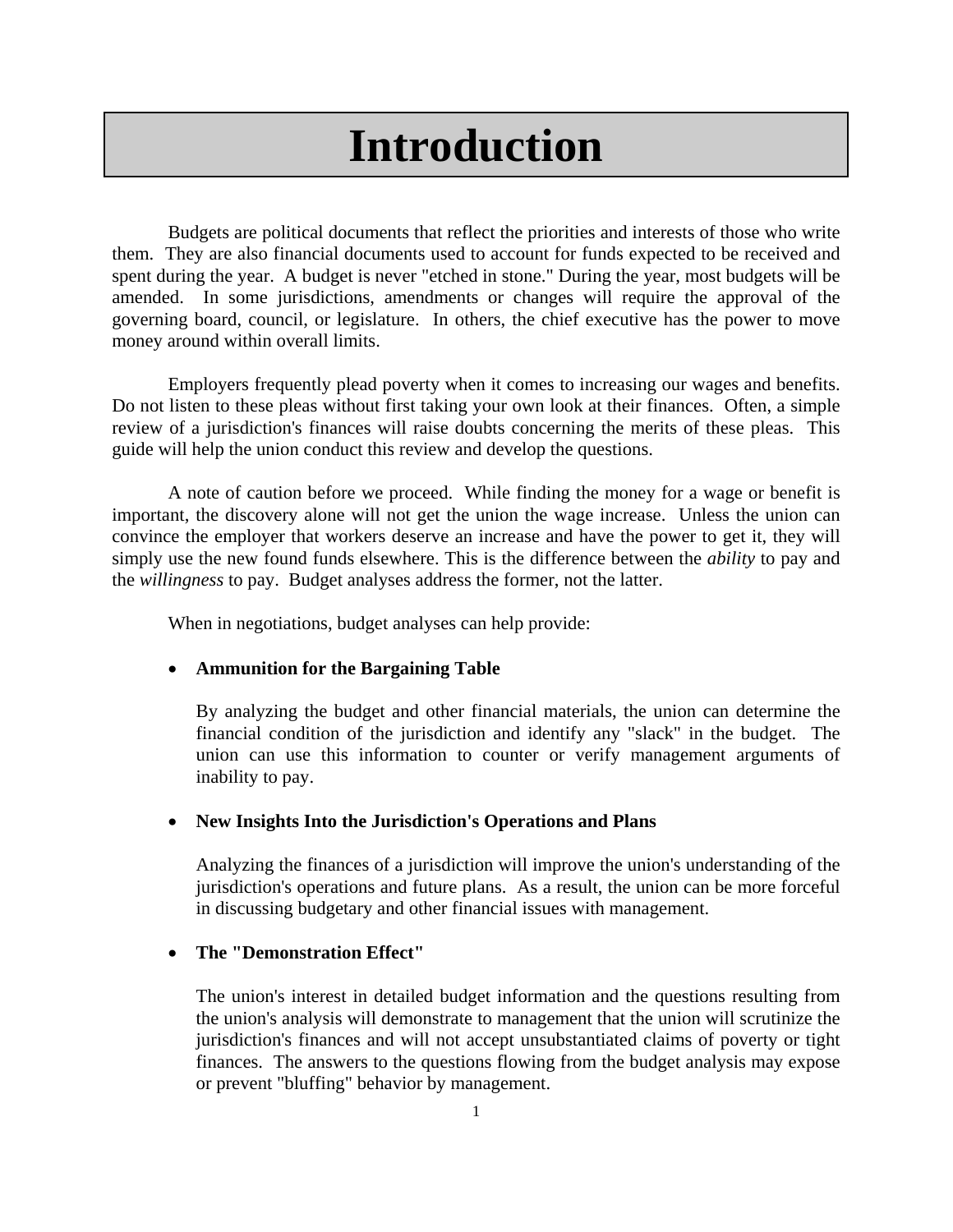# **The Budget Calendar**

 The union's involvement in the budget process should begin well before there is a written budget. It is much easier to have the union's interests represented while developing a proposed budget than to lobby for changes in a budget that has been fought over, carefully crafted, and finally adopted.

 In most jurisdictions the budget cycle begins seven to nine months before the start of the new fiscal year. A fiscal year is the twelve month period used by the jurisdiction for budgeting purposes. Often, it will be different from a calendar year. In the early stages of the process, information may be limited to policy statements and projections of employment levels by the jurisdiction's chief executive (mayor, city manager, county executive, or governor). In the later stages, you can use the techniques discussed in this guide to analyze the executive's proposed budget and the final approved budget. Additional information on the budget process is provided in Appendix II.

## **Information Required**

At a minimum, you will need the following information to undertake a budget analysis:

- The adopted budget for the current fiscal year, providing revenue estimates and expenditures appropriations.
- The proposed budget for the upcoming fiscal year, if available;
- Actual departmental revenue and expenditure data for the current fiscal year to date; and
- The most recent audited financial statement. This is also referred to as the Comprehensive Annual Financial Report (CAFR). If the statement is not for the last completed fiscal year, ask to be sent a copy of the new statement when it is available.
- While not essential, budgets and financial statements from previous years can be useful for analyzing trends.

 You should be able to obtain these items from the jurisdiction's budget office. Budget offices go under different names including the following: Finance Department, Budget and Planning Office, Division of Budget and Accounting, and Office of Financial Management.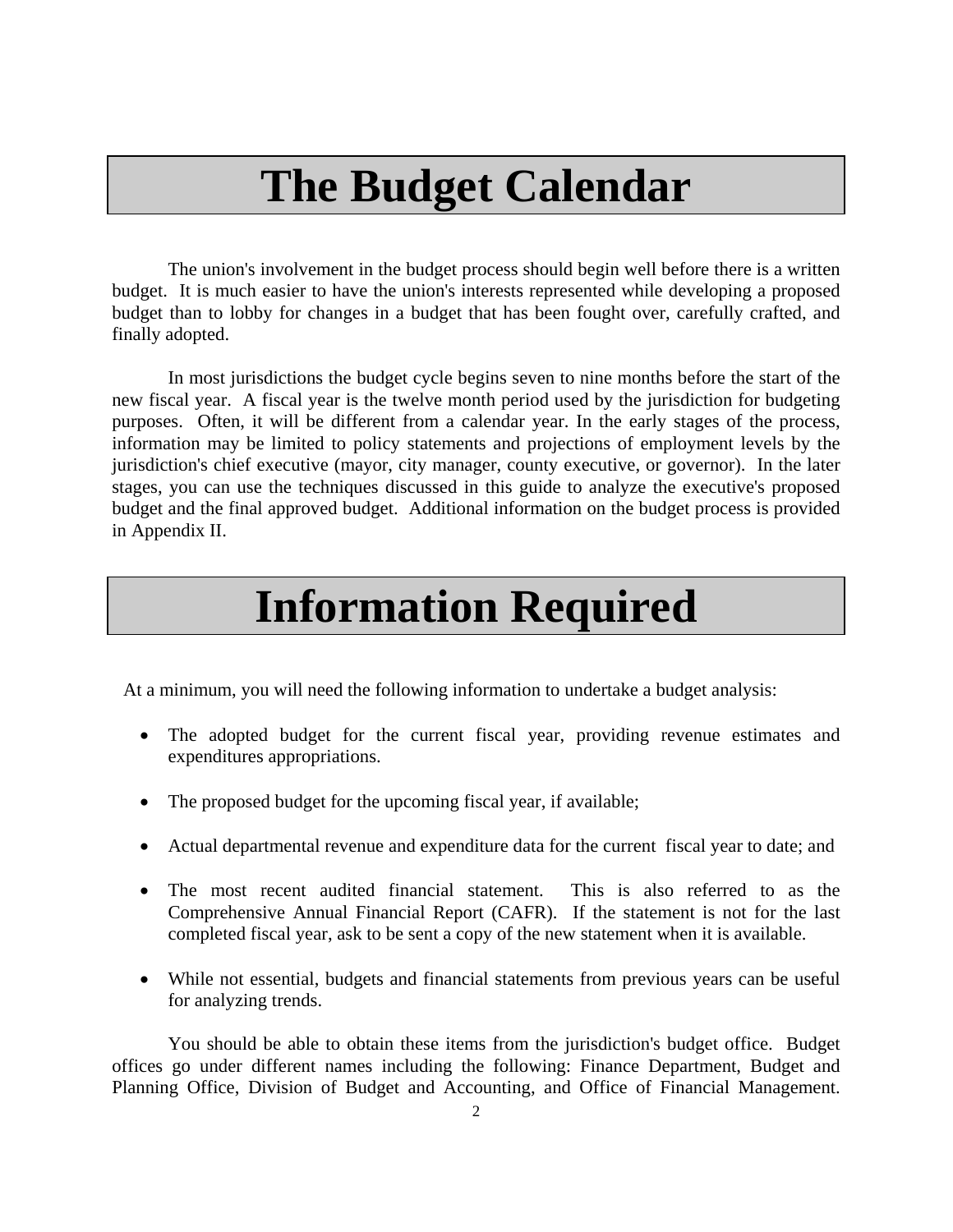Budgets and financial statements are published public documents and should be readily available. Year-to-date revenue and expenditure data is generally available in the form of a computer printout or as a periodic internal report to senior management and the legislative body.

 Public sector budgets are divided into different funds that are separate accounting entities. You should obtain financial information for all funds controlled by the jurisdiction. At a minimum, information should cover the major operating fund, normally called the General Fund, and any funds from which bargaining unit members are paid. The various types of funds are listed in Appendix III.

# **General Indicators of a Jurisdiction's Financial Condition**

 The union can develop a general assessment of a jurisdiction's overall financial condition and budgeting practices by examining its financial statement and budget documents.

#### **Adequacy of Financial Reserves**

 $\overline{\phantom{a}}$ 

 An important indicator of a jurisdiction's financial condition is the size of its *fund* balance in relation to the size of its budget. The fund *balance* constitutes a jurisdiction's financial reserves, which are the accumulated funds left over from previous years. The audited financial statement contains information on the size of the fund balance at the end of the last completed fiscal year. In the financial statement, a "balance sheet" can be found. It will list a fund's *assets* (the dollar value of its cash and investments and the money it is owed) and its *liabilities* (debts to be paid). The amount left over when the value of a fund's liabilities is subtracted from the value of its assets is the fund balance.

 The fund balance is usually divided into *reserved funds* (money legally set aside for specific future uses) and *unreserved funds*. The unreserved portion of the fund balance can be used as the jurisdiction sees fit. While unreserved funds may be "designated" for specific uses, these designations are not legally binding under generally accepted accounting standards.

 The Government Finance Officers Association (GFOA) recommends that a government jurisdiction maintain an unreserved fund balance in the range of 5 percent to 15 percent of operating revenues.<sup>[1](#page-3-0)</sup> An unreserved fund balance within this range is one sign of fiscal health, while a balance lower than 5 percent suggests a lack of financial flexibility.

<span id="page-3-0"></span><sup>&</sup>lt;sup>1</sup> To calculate the fund balance percentage, divide the unreserved portion of the fund balance, by operating revenues for the previous year. The result is the fund balance stated as a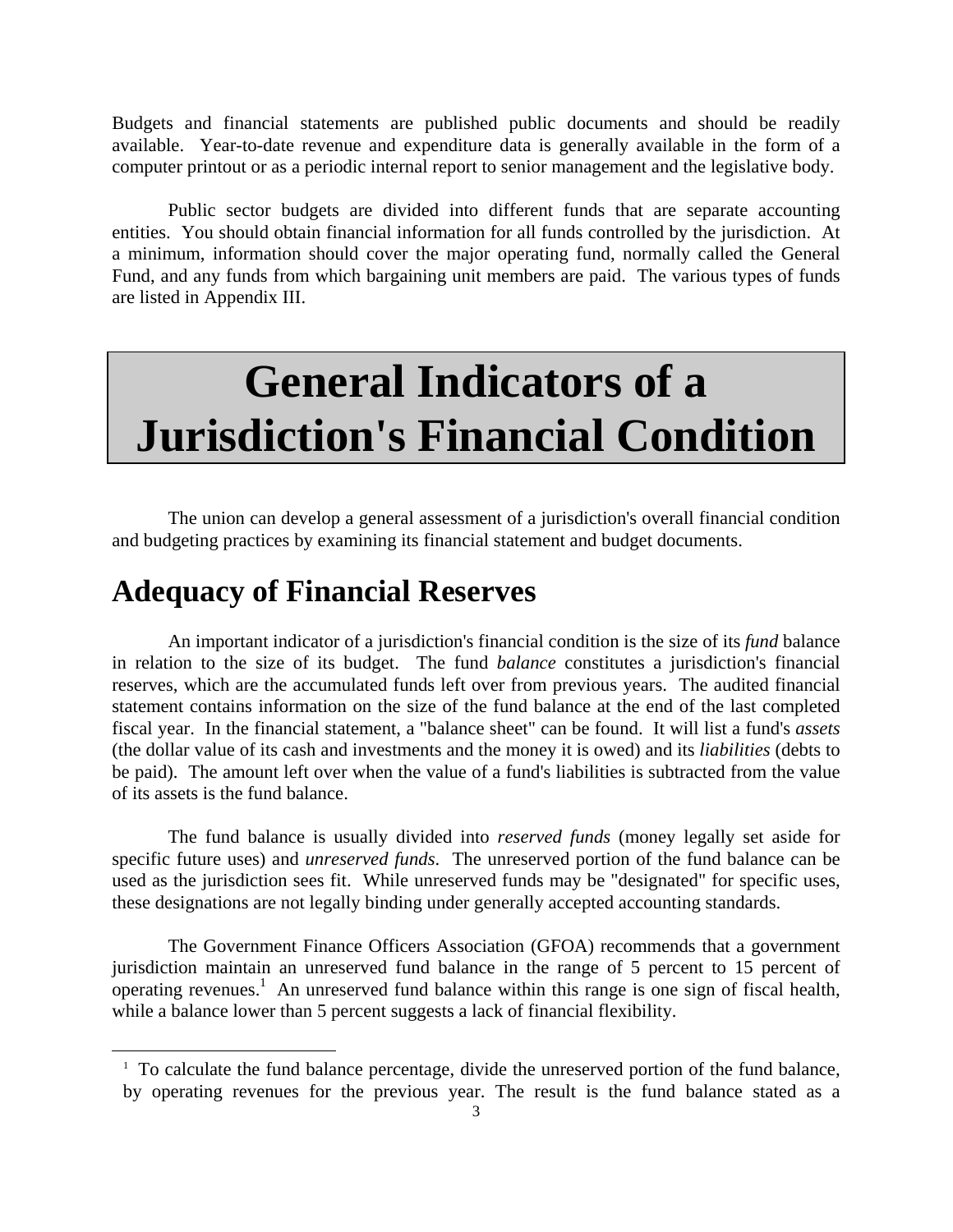In cases where the fund balance is large, management often argues they need a sizable fund balance to maintain an adequate cash flow. For example, many local jurisdictions rely heavily on revenues from property taxes for operating funds. However, property tax revenues are not received in a constant stream throughout the year; they are received once or twice a year coinciding with tax payment deadlines. Since a jurisdiction's expenditures must be paid moreor-less evenly throughout the year, there will be times where the money going out exceeds the money coming in due to the timing of revenues. Management will therefore argue that it needs a large fund balance to ensure that there is always enough cash on hand to pay the bills.

 While a large fund balance may allow a jurisdiction to meet its cash flow needs without short-term borrowing, this should not occur at the expense of the union. A temporary shortage of cash due to the scheduling of tax payments is not a sign of poverty. If management argues that they cannot draw upon their reserves because of cash flow needs, you should ask for documentation.

 Documentation includes monthly projections of cash needs and historic monthly reports showing actual cash receipts and cash disbursements. With these documents you may be able to identify ways to even out demands for cash. Also ask if management has considered short-term borrowing to cover any periods of cash shortage. Workers should not be forced to accept a poor settlement just for the sake of management's financial convenience.

#### **Presence of a Deficit or Surplus**

 $\overline{a}$ 

 Another indicator of a jurisdiction's financial performance is whether there have been deficits (where expenditures exceed revenues) or surpluses (where revenues exceed expenditures) in recent years. While a jurisdiction with a large unreserved fund balance may intentionally budget for expenditures to exceed revenues in order to use a portion of the fund balance to bridge the gap, an unplanned deficit is a sign of fiscal stress.

 You can determine the presence of a surplus or deficit by comparing revenues and expenditures for a given fiscal year. If a jurisdiction has a surplus, its fund balance grows. If there is a deficit, the fund balance shrinks. Information on previous years' actual revenues and expenditures can be found in the financial statement. Budget documents generally provide revenue estimates and budgeted expenditures (appropriations) for the current year and the upcoming year.

#### **Accuracy of Budgeting Revenues and Expenditures**

percentage of budgeted revenues. For example, if a jurisdiction had an unreserved fund balance of \$1 million, with revenues of \$10 million, the fund balance amounts to one-tenth, or ten percent of revenues.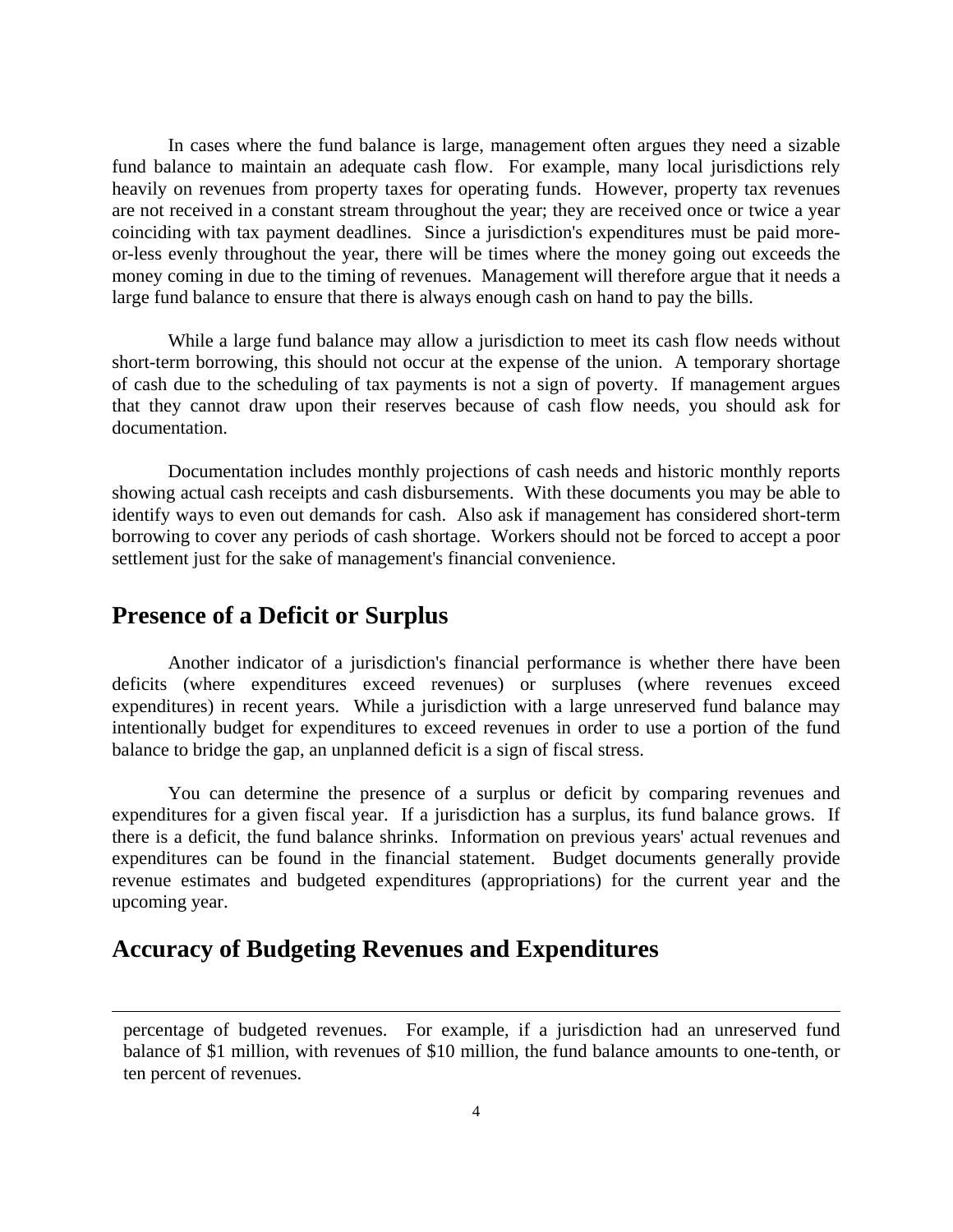If a jurisdiction has had a tendency to underestimate its revenues (collect more than was estimated) and/or overestimate its expenditures (spend less than budgeted), there is a good chance of finding slack in the current or upcoming year's budget. On the other hand, a jurisdiction that regularly overestimates revenues or underestimates expenses is headed for trouble. You can examine this budgeting behavior by comparing actual expenditures and revenues for previous fiscal years with *budgeted* expenditures and revenues for the same years.

# **Identifying Available Funds**

 Having developed a general overview of the jurisdiction's financial health and practices, the next step is to review specific techniques to identify available funds.

#### **Analyzing Revenue Estimates**

 Your goal in analyzing revenue estimates for the upcoming instances in which managers either have significantly underestimated or completely ignored sources of revenue. The accuracy of the revenue projections is measured by comparing actual revenue for the current fiscal year with future projections and the jurisdiction's past experience.

 The annualizing process is simple. Divide the actual current fiscal year's expenditures by the number of months it represents, and then multiply that figure by 12 to obtain the anticipated end-of-year expenditure estimate. For example, if \$270,000 has been spent in nine months, you would divide \$270,000 by 9 and multiply the answer (\$30,000 average monthly expenditures) by 12, resulting in an estimated annual expenditure of \$360,000. If the jurisdiction's budget estimate was \$300,000, then the annualized figure of \$360,000 suggests that expenditures for this item may have been underestimated.

 Compare the upcoming fiscal year's budget estimate of revenue with the past fiscal year's actual revenue. Question any revenue source which is forecast to decrease, increase less than the annual rate of inflation, or which has been dropped.

 The rate of inflation is usually defined as the percentage change in the Consumer Price Index (CPI) over the previous 12 months. The rate of change is published each month by the U.S. Department of Labor, Bureau of Statistics, or can be obtained from the AFSCME International Department of Research and Collective Bargaining Services.

#### **Revenue Sources**

 When you review the revenue projections, pay particular attention to the following major revenue sources: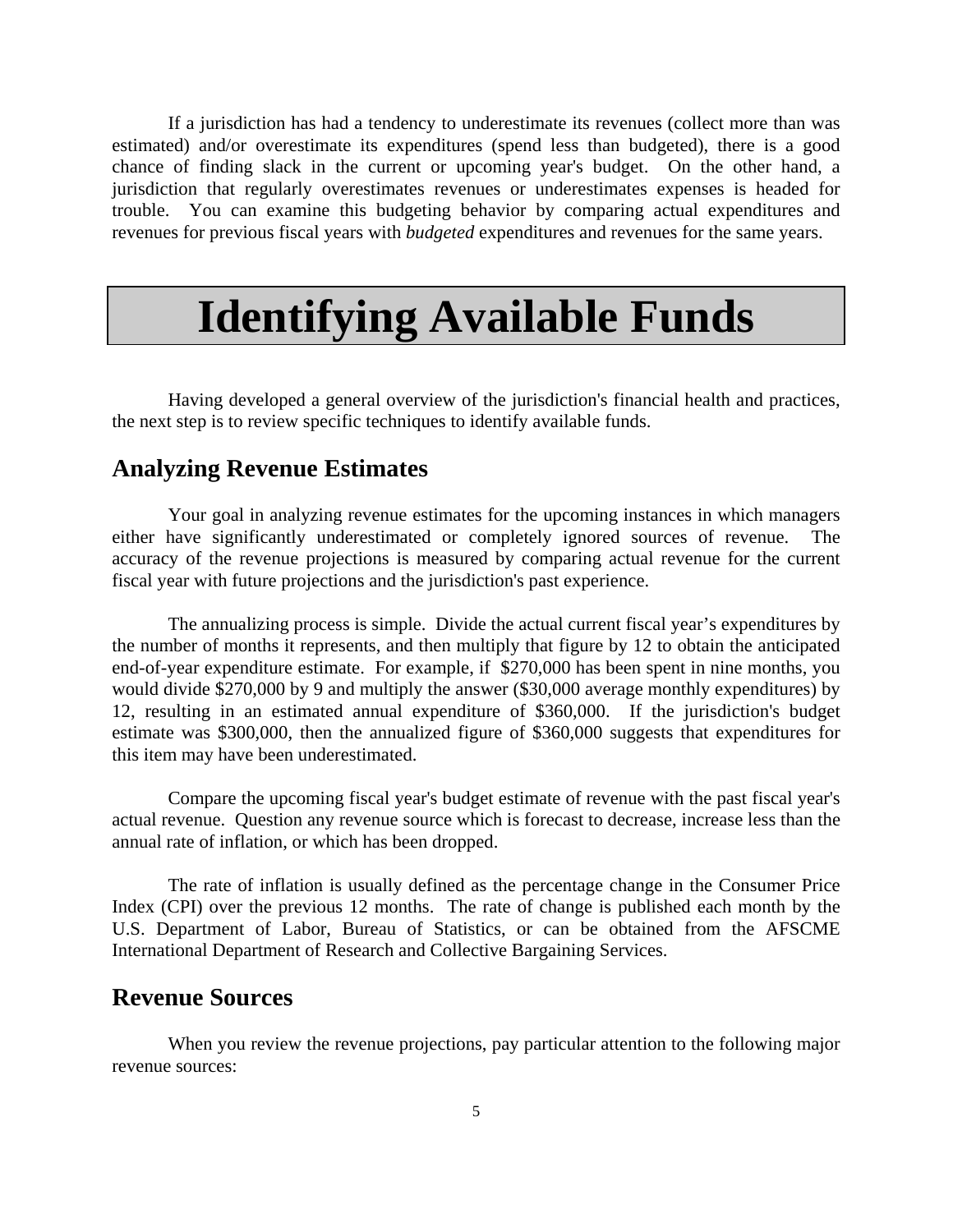#### **Property Tax**

 Property taxes are a major source of funds for many governmental units. Ask these questions when reviewing property tax revenue estimates:

 Does the forecasted revenue increase by roughly the same proportion as in the previous year?

Does the estimated revenue increase at least as much as the rate of inflation?

 Does the estimated revenue appear to reflect increased revenues from any new development, such as housing, office or commercial construction? You may obtain information on new developments from local newspapers.

#### **Abatements**

 If property tax revenue estimates are lower than you expected, abatements may be the cause. Abatements are complete or partial waivers of taxes or fees that businesses would otherwise owe to a jurisdiction. Public officials in communities attempting to slow the erosion of their tax bases often offer businesses subsidies and tax abatements in order to encourage them to locate or remain in the jurisdiction. Most of these schemes take the form of "tax holidays" or a reduction in the assessed value of the property below the fair market value for a given number of years.

 Although they may sound like good ideas, tax abatements should be discouraged. When tax abatements reduce the amount of revenue to the jurisdiction, a higher proportion of the property tax burden is forced onto individuals. In addition, evidence is growing that while firms will take abatements when offered, the business tax structure is not a very important consideration in the development plans of businesses. Of greater concern to businesses are the availability of a skilled labor force, access to raw material and consumer markets, and the quality of the transportation network. These are conditions that the jurisdiction should work to improve rather than offering tax giveaways.

#### **Delinquent Taxes**

 The tax revenue portion of the budget often will contain an entry for uncollectible taxes. If this does not appear, the jurisdiction may have reduced its revenue estimate by the percent that it does not expect to collect. According to *A Revenue Guide for Local Government* (published by the International City Management Association), "as a general rule, local governments responsible for collecting property taxes should achieve at least 95 percent of the current levy. That is, no more than 5 percent of the current levy should become delinquent." Thus, a jurisdiction that collects less than 95 percent should be criticized as inefficient. If a jurisdiction is collecting \$25 million from property taxes, an increase of only 2 percent would add another \$500,000 to available revenue. The collection rate can be improved by a "get tough" policy.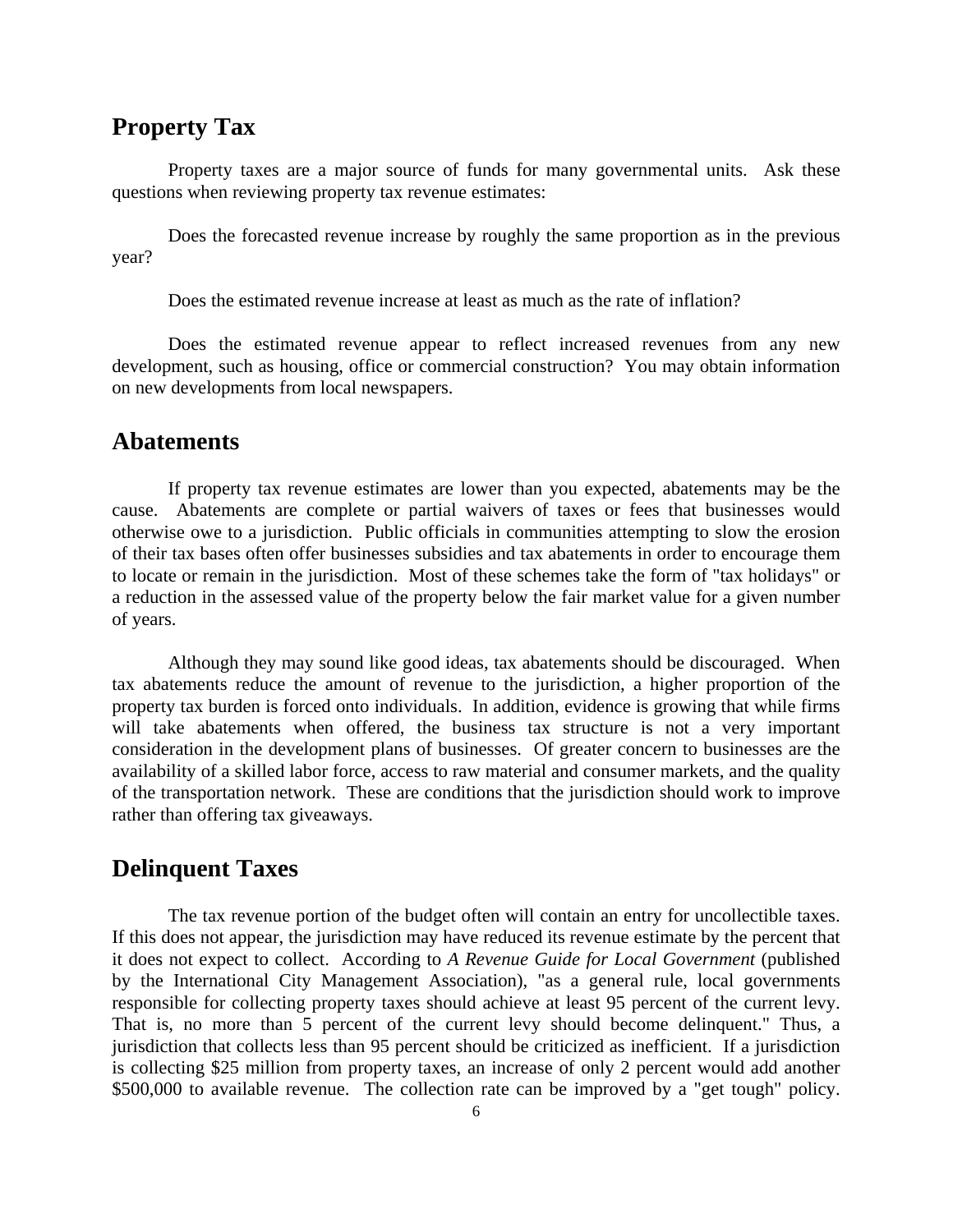Such a policy would include publishing the names of delinquents in the local newspaper, phone calls, and, if all else fails and the amount of back taxes warrant it, elimination of services to the delinquent taxpayer.

#### **User Fees**

 User fees are a significant source of locally generated income for local governments. Typical user fees are public parking garage charges, water and sewer service charges, recreational charges, and use charges for public buildings and facilities. The fees should cover the full cost of providing the service or operating the facility. If user fee revenues are not keeping pace with inflation, you should ask if the fees are covering costs.

#### **Surpluses**

 If there is a general fund surplus at the end of a fiscal year, it can be carried over as available revenue for the next year. The actual amount of the surplus, which is generally not available until a few months after the close of the fiscal year, should be compared with the estimated surplus, if any, in the budget. If the actual surplus is greater than budgeted, the additional revenue is available for any purpose. Not all jurisdictions include surplus funds in the revenue portion of the next year's budget. Some retain this money to increase the fund balance. Surpluses also accumulate in independent funds including internal service funds, enterprise funds and special revenue funds. A description of these funds is provided in Appendix III.

 Depending on the jurisdiction and laws governing the use of money in the independent funds, surplus money may be transferred to the general fund. If management argues that these monies cannot be transferred to the general fund or otherwise used for wage and benefit increases, ask under what authority these funds are restricted. If the jurisdiction established the restriction, it is likely the jurisdiction has the power to lift the restriction. Information on these funds and their restrictions is usually provided in the footnotes of the financial statement.

 If transfers from the funds are prohibited legally and a surplus has accumulated, a jurisdiction may consider transferring eligible functions supported by the general fund to the restricted funds. This transfer will release general fund resources for other activities. For example, road maintenance functions that are currently paid from the general fund might be eligible for inclusion in a special revenue road fund supported by gas tax revenues dedicated to road maintenance. The general fund also may be able to "bill" the independent funds for services, such as personnel, police, fire, or general administrative overhead.

#### **Interest on Investments**

 Many localities possess significant cash assets that earn interest. Budget planners often underestimate interest in the budget. A comparison between actual and budgeted interest from previous years and for the year-to-date will highlight this situation. Because expenditures are spaced evenly throughout the year, jurisdictions should invest the idle resources, striving to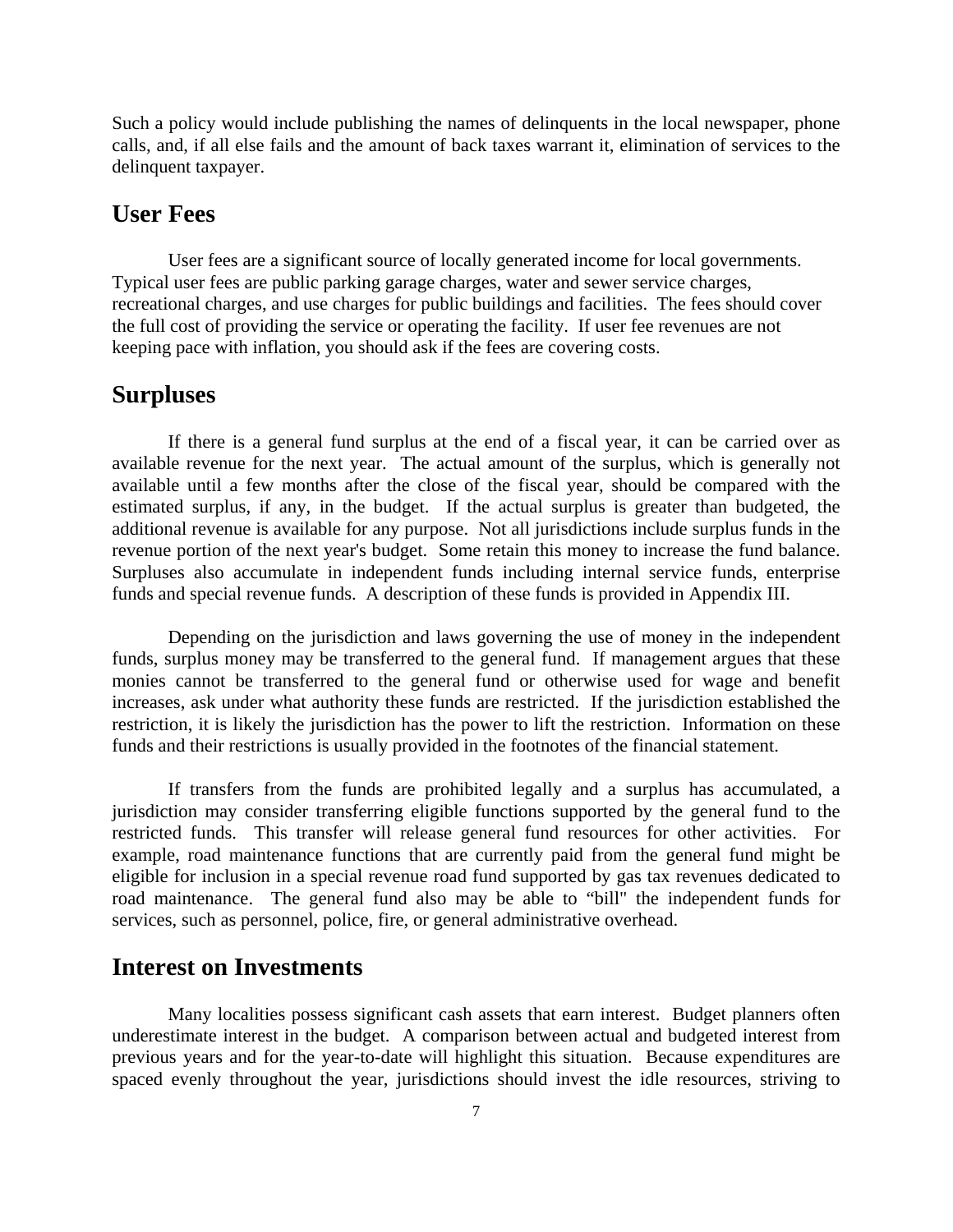achieve the maximum return at the minimum risk, while allowing for ready access to invested funds. Short-term U.S. Treasury Notes and Money Market Funds are two common investments. One approach is to pool the idle balances of several local governments into larger amounts of investable funds. This can increase revenues by increasing the rate of return on investments.

### **Analyzing Expenditure Estimates**

 Managers often overestimate expenditures. By doing this, they appear more efficient when they provide services at less than "projected" costs. Also, if budget reductions become a necessity, enough "fat" exists to allow for the cuts. By carefully reviewing expenditures, the union can identify this fat and fight for it to be used to fund its demands.

 The union can identify questionable expenditure estimates by comparing budgeted expenditures to either the actual expenditures of the past year or to the annualized expenditures of the current fiscal year. For example, if you are analyzing the FY 1999 proposed budget and you are currently seven months into FY 1998, you can annualize the year-to-date FY 1998 expenditures (annualization explained on page 6) and compare those with the proposed expenditures for next year (FY 1999). Calculate both percentage and dollar increases.

 If the annualized FY 1997 figures are significantly less that the FY 1998 budget, there may be additional funds left over. If the annualized figures for FY 1997 are significantly less than the proposed expenditures for FY 1998, you may wish to question the proposed expenditures. Management may be attempting to pad the budget.

 If you can't get recent year-to-date figures for the current fiscal year (FY 1998), compare the FY 1998 budget with actual expenditure figures for the last completed fiscal year. You will want to use actual proposed, expenditure figures since the jurisdiction may have spent less than budgeted. Besides comparing the proposed budget with the current or past years' budgets, you also may want to question large dollar increases and percentage increases above the rate of inflation. For example, if a utility line item is increased 20 percent when inflation is expected to increase only 4 percent, this may be questioned.

#### **Other Expenditure Issues**

 When reviewing the expenditure portion of the budget, you should pay particular attention to potential salary savings, contingency funds, misallocated capital projects, and evidence of contracting out.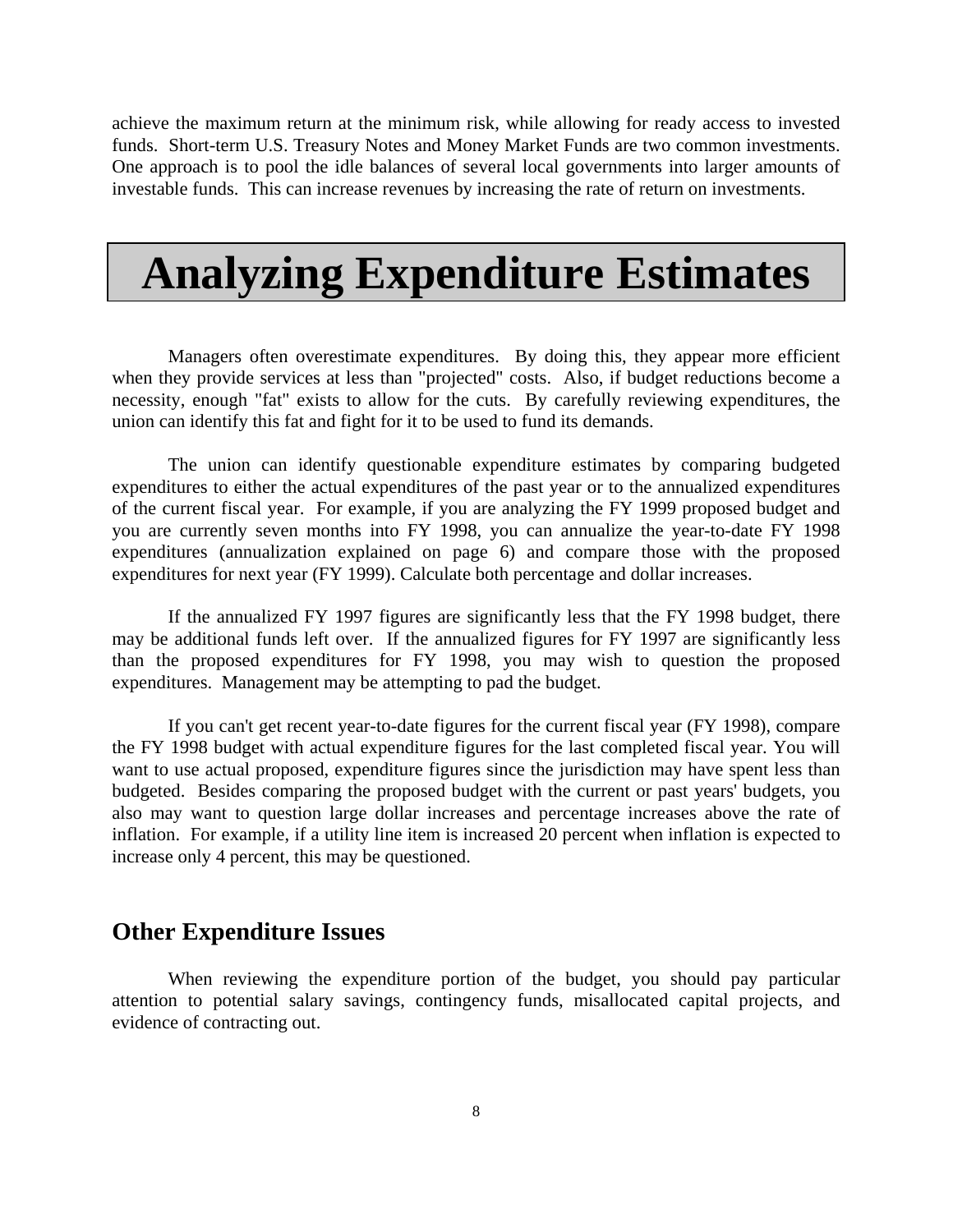#### **Salary Savings**

 Salary expenditure estimates often do not consider attrition and turnovers. During the year, positions may go unfilled, saving money that had been allocated for their pay and benefits. Experienced workers may be replaced with new hires at lower rates over the year. As a result, salary and benefit expenditures are often 3 to 5 percent below budget. This planned overbudgeting for salaries is a frequent source of support for wage increases.

#### **Contingency Funds**

 Jurisdictions create contingency funds to provide flexibility in meeting unforeseen and unbudgeted expenses. Scanning previous year's budgets often shows that these funds go unused for many years and can be reduced or eliminated. These funds can then be used to support wage and benefit increases. A budget may contain several contingency funds throughout the budget. They can be called a variety of names including reserves, departmental executive reserve, emergency authorization, unallocated appropriations and unappropriated expenditures.

#### **Capital Projects and Equipment**

 The budget is an operating guide for the fiscal year and should only contain revenues and expenses for the year. Non-operating expenditures benefiting the jurisdiction for more than one year are often incorrectly charged against a single year's revenue. Capital items such as road resurfacing, park and recreation improvements or sewer line installations should be financed over their useful lives. Financing should be used for major equipment purchases, especially large vehicles. These long-term expenses may be financed using long-term bonds or short-term notes, depending on the useful life of the improvement or equipment.

#### **Consulting Services and Contracting Out**

 Contracting out with private firms to provide public services is one of the greatest threats to public employment. Frequently, the first warning sign is an increase in expenditures for items such as "consulting contracts" or "purchased services" or "contract services." Always question increases in these line items. They can also include proposals to study or undertake contracting out. The AFSCME Department of Research and Collective Bargaining Services will provide information and assistance on fighting contracting out.

 In addition to providing a source of funds for contracting out, many agencies use the consulting category as a seldom-questioned hiding place for funds.

# **Questioning Priorities**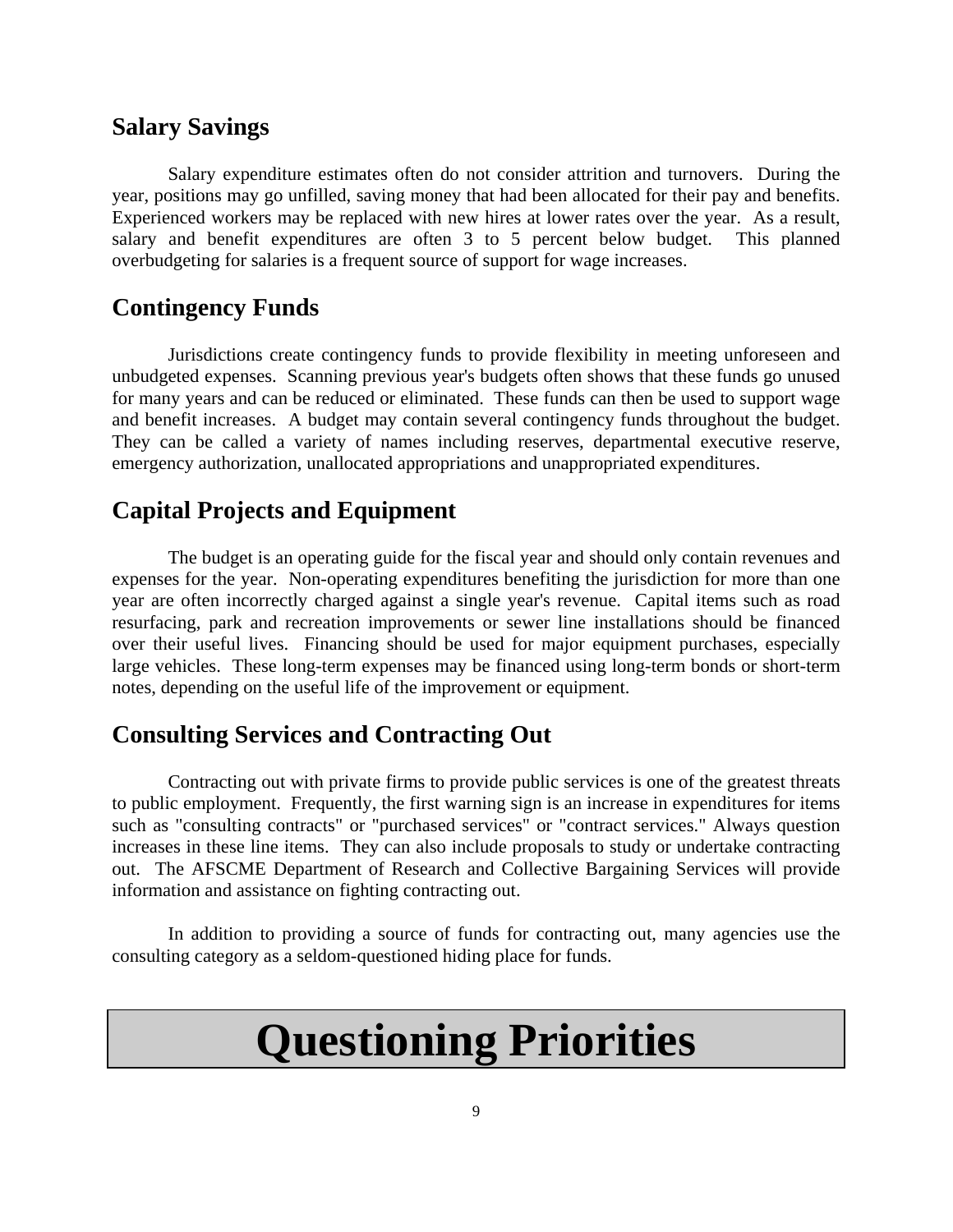Besides reviewing revenue and expenditure data, you should consider the appropriateness of management's priorities. If money is short, you may wish to question the continued existence of appointed boards and commissions (Regional Development Boards, Beautification Commissions, etc.) or contributions to non-governmental organizations. Increases in items such as management travel, membership dues, advertising, and periodical subscriptions are difficult to justify if layoffs are being proposed or wage concessions demanded.

### **Mid-Year Crises**

 Jurisdictions are increasingly crying poverty in mid-year. Managers argue that revenue shortfalls are causing deficits. Never accept these claims without documentation. Use the revenue and expenditure annualization technique to make your own assessment of the jurisdiction's health. If you confirm a shortfall is likely, you can question management's proposed solutions and use your knowledge of the budget and reserve funds to propose alternatives.

## **Other Sources of Information**

#### **Budget Analyses and Other Reports**

 In some jurisdictions, the staff of the legislative branch of the government prepare an independent analysis of the annual budgets recommended by the jurisdiction's chief executive. These staff analyses can offer useful historical information and independent analyses of current fiscal year revenue and expenditure trends. Additional analyses may be available from business, taxpayer, and public-interest organizations.

 Finally, don't overlook newspapers and magazines as valuable sources of information on budget deliberations and other aspects of the jurisdiction's financial outlook.

#### **AFSCME Department of Research and Collective Bargaining Services**

 Additional information on conducting budget analyses and answers to questions may be obtained, through your council, from the AFSCME Research Department and Collective Bargaining Services.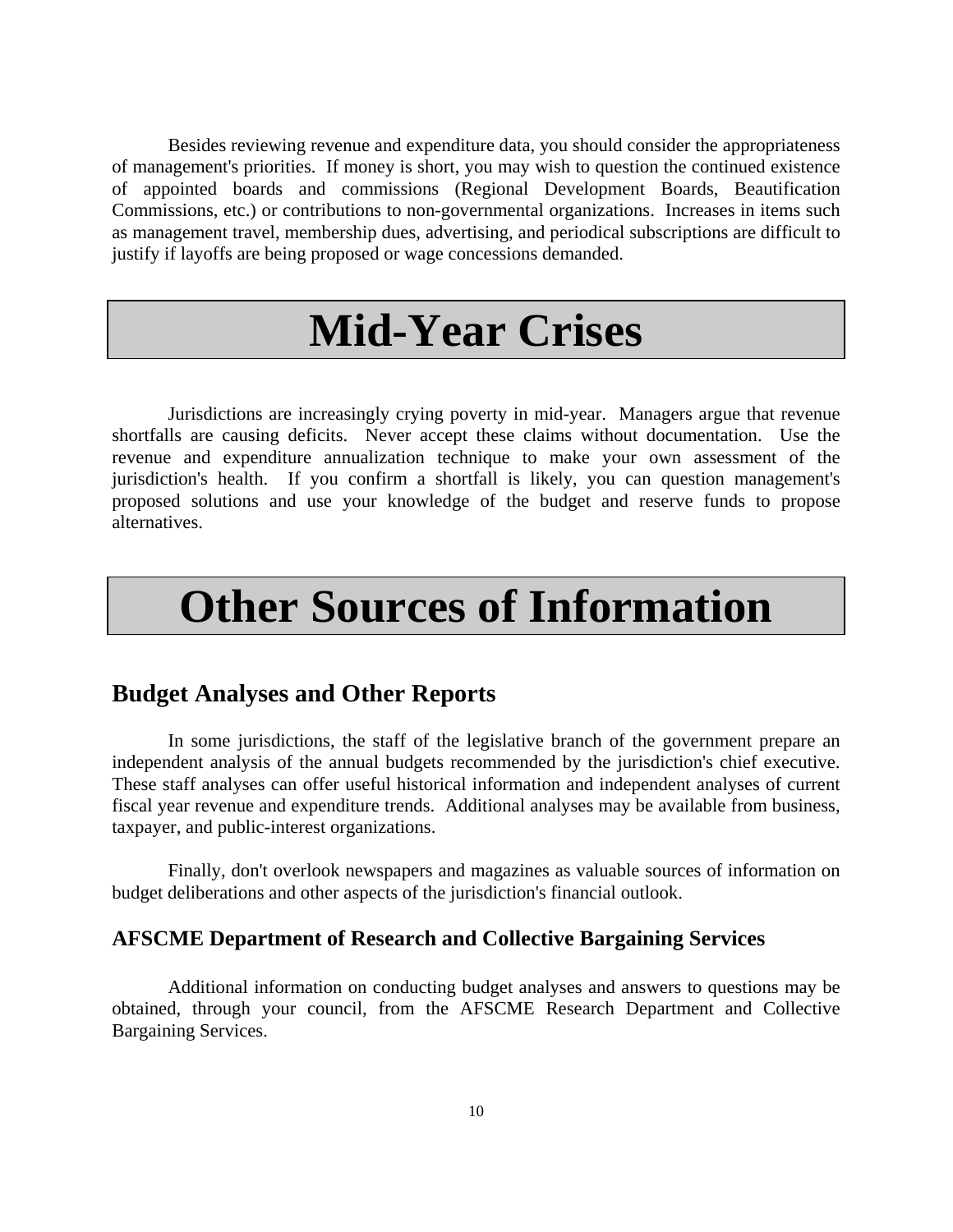# **APPENDIX I**

### **A BUDGET ANALYSIS CHECKLIST**

When analyzing a jurisdiction's budget you should be alert for:

#### **Revenues**

- (1) questionable projections in individual revenues for the upcoming fiscal year;
- (2) the failure to collect a high enough proportion of property or other taxes because of abatements, exemptions, or lack of enforcement;
- (3) user fees that are not covering the total cost of the services provided;
- (4) general fund surpluses which should be carried over as revenue available for the next year;
- (5) surpluses that have accumulated in self-sufficient or separate funds that should be included in or transferred to the general fund; and,
- (6) the possibility of additional revenue from interest on investments.

#### **Expenditures**

- (1) questionable projections in expenditure items for the upcoming fiscal year;
- (2) monies appropriated in the current fiscal year that are unlikely to be spent;
- (3) overestimates of wage costs because of turnover and attrition savings;
- (4) contingency funds;

(5) capital improvements or purchases paid for out of current fiscal year revenues, rather than through longer-term financing;

(6) unexplained professional services or consulting expenses, especially as related to the contracting out of public services; and,

(7) transfers from the general fund to funds that should be self-sufficient.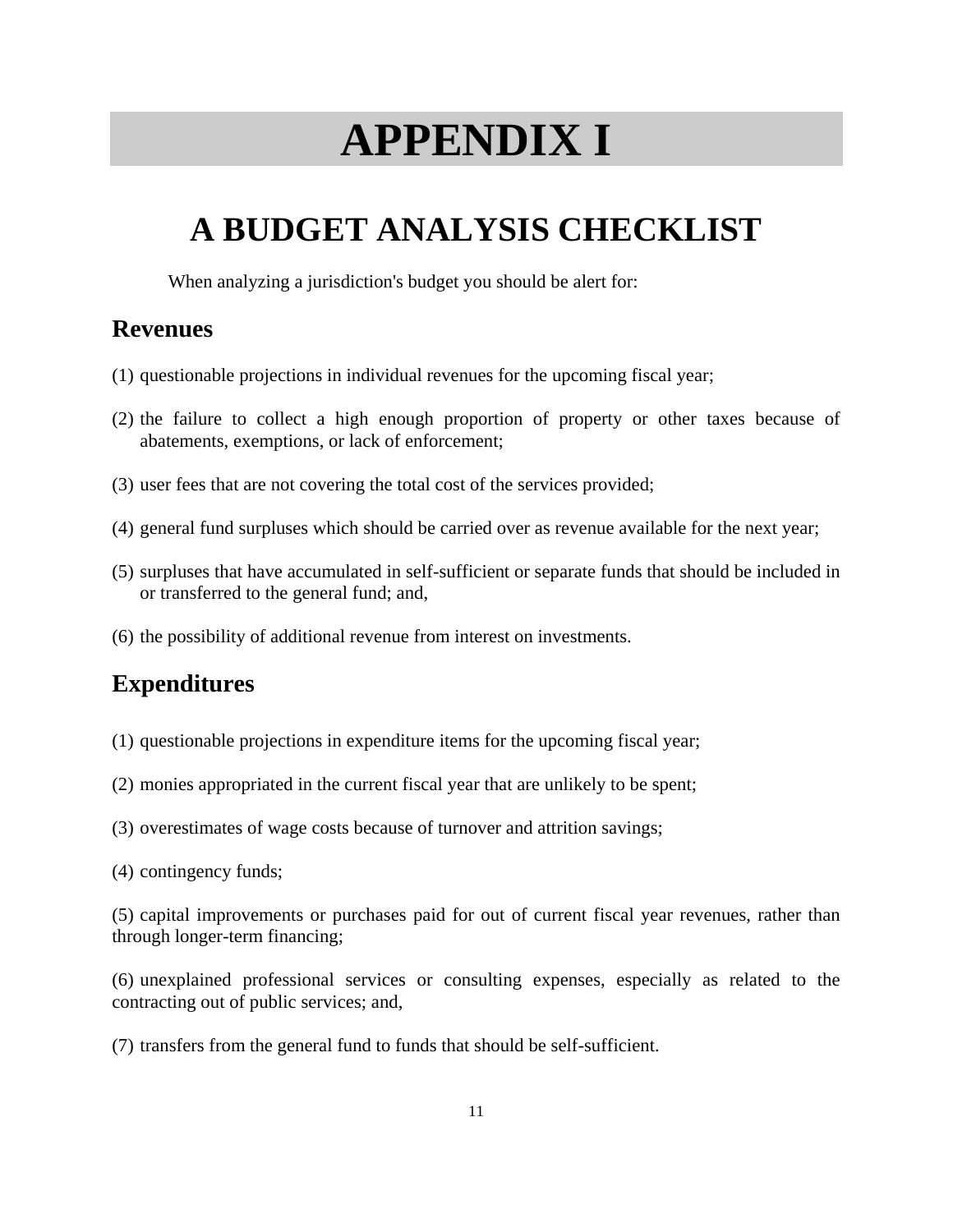#### **The Need to Question Priorities**

 While an analysis of revenues and expenditures frequently uncovers financial flexibility, a critical review of management's spending priorities may also be necessary.

## **APPENDIX II**

### **THE BUDGET PROCESS**

 The following phases of the budget cycle are usually crucial as "points of access" for presenting the union's priorities:

#### **Seven to nine months before the new fiscal year**

 The jurisdiction's chief executive (mayor, county executive, or governor) releases projections of revenues and expenditures for the upcoming fiscal year. At this point, the union can make general recommendations concerning wage increases, staffing levels, and types of public services delivered.

#### **Six months before the new fiscal year**

 Departments submit their "wish lists" to the jurisdiction's budget official. The union should try to present its priority list to the budget official and staff responsible for the relevant parts of the budget.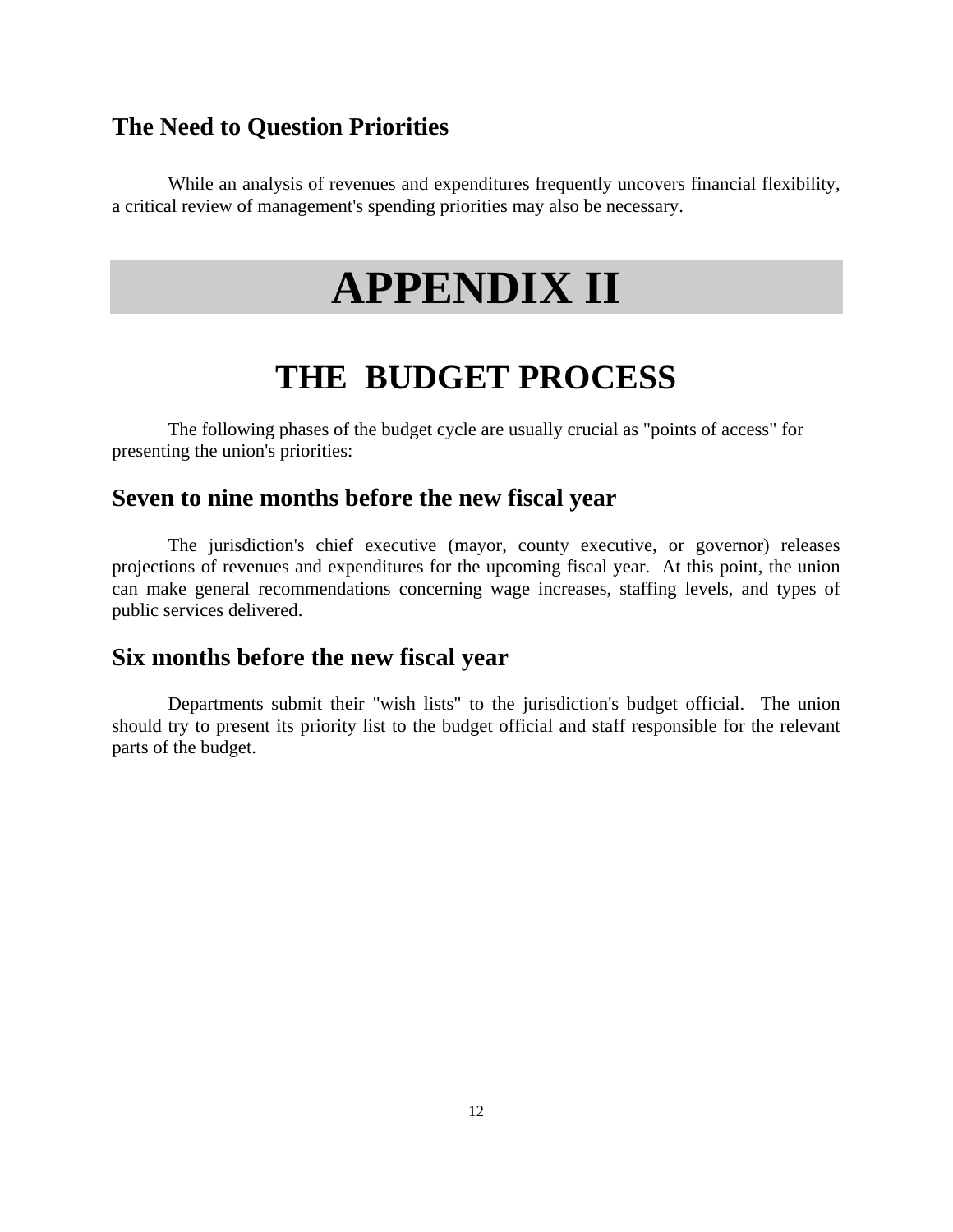#### **Four months before the new fiscal year**

 The chief executive finalizes and approves the executive budget and accompanying budget message. Budget briefings can be requested as a means of exchanging opinions between the executive and the union.

#### **Three months before the new fiscal year**

 The executive budget is being debated by the legislative branch (city council, county council, or state legislature) and public hearings are scheduled. Legislative members should be contacted and made aware of the union's position. Testimony for public hearings should be carefully prepared so that it is clear which issues are being supported and which opposed. The union should lobby sympathetic members of the legislative body to introduce amendments that prevent budget cuts or additional funding.

 These are the general steps followed by most jurisdictions. Some jurisdictions may offer additional opportunities for union input.

### **APPENDIX III**

### **DEFINITIONS OF FUNDS**

 The *General Fund* (sometimes called the "Current Fund") is a jurisdiction's main operating fund. This fund accounts for resources devoted to the general purpose and general services of the jurisdiction. These include general administration, general services, supporting services, and general operation and maintenance of facilities. The general fund usually accounts for all financial resources except those required to be accounted for in another fund.

 Generally, local unions are most interested in the general fund, because it is out of that fund that most services are offered and salaries are paid. However, you need to be aware of the existence of other types of funds and their purposes. There will be times that an analysis should include these funds, especially when bargaining unit members are employed outside of the general fund, or when reserves or balance in other fund may be used to fund union demands.

*Special Revenue Funds* are used to account for the proceeds of specific revenue sources that are legally restricted to expenditures for specific purposes.

*Capital Projects Funds* account for financial resources to be used for the acquisition or construction of major capital facilities (land, buildings, or major equipment).